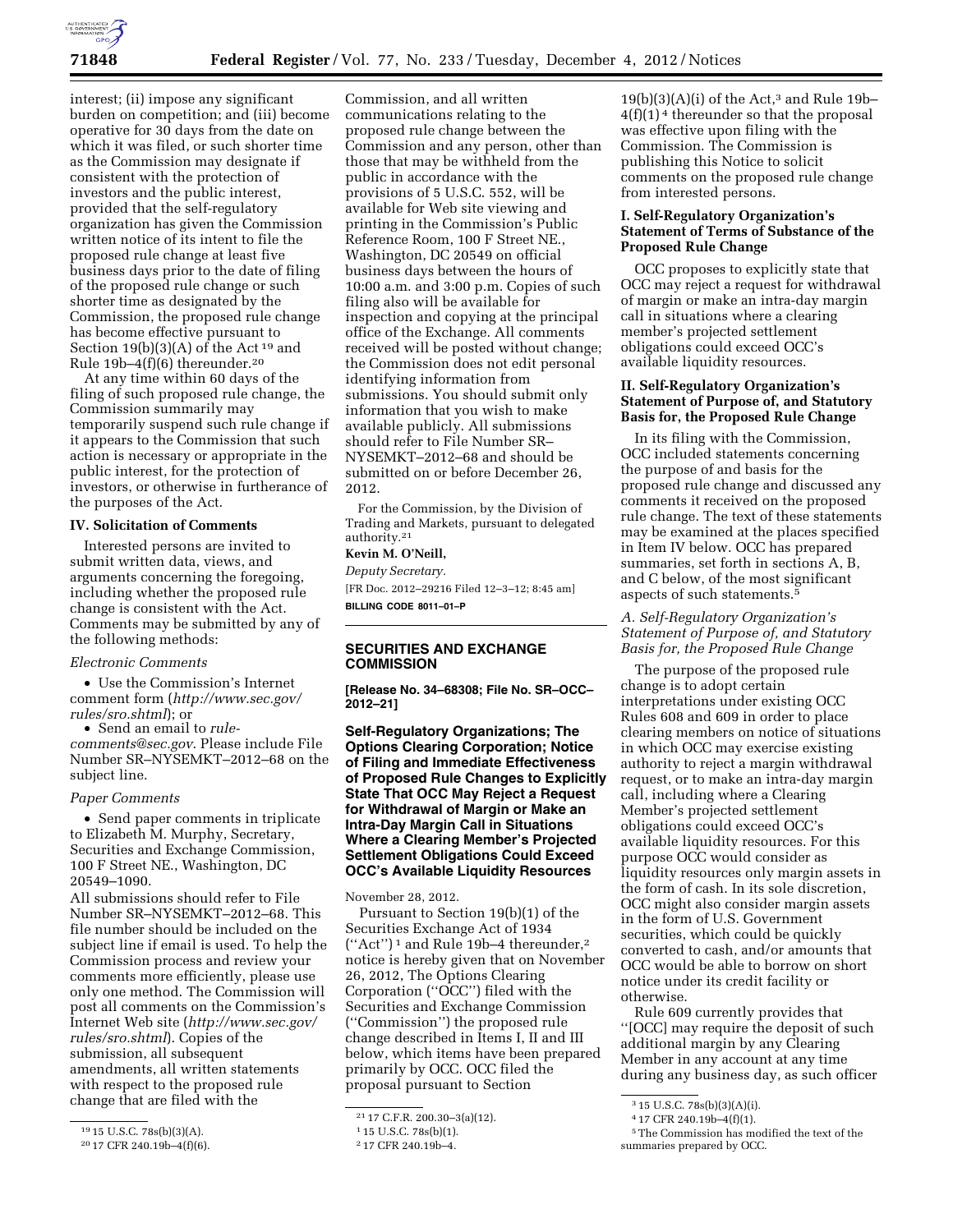deems advisable to \* \* \* protect [OCC], other Clearing Members or the general public.'' Rule 609 further provides that such intra-day margin calls must be satisfied in immediately available funds within one hour (or other prescribed time frame) after the issuance of the call. Ordinarily, clearing members are permitted to substitute other acceptable forms of margin assets to replace cash collected via an intra-day margin call. If a sufficient amount of such assets has been deposited to meet the clearing member's then current margin requirement, the clearing member may make a request to withdraw any excess margin pursuant to Rule 608. The return of specific excess margin assets, including cash, also may be requested, subject to the Rule's limitation that no clearing member may withdraw margin in any form or currency in excess of the amount of margin of that form or currency deposited in the clearing member's account from which the withdrawal is to be made. However, Rule 608 also provides that ''[OCC] may, if it deems advisable for any of the reasons described in Rule 609, reject any such withdrawal request.'' Accordingly, in the event OCC determines that such actions are necessary for the protection of OCC, other clearing members, or the general public, OCC may require a clearing member to deposit additional margin in the form of cash through an intra-day margin call and preclude the withdrawal of some or all of such assets from OCC's system.

OCC wishes to put Clearing Members on notice of certain specific circumstances in which OCC may take such actions under Rule 608 and 609 by adopting a similar interpretation under each Rule. Specifically, OCC wishes to state expressly that it may refuse a margin withdrawal request or request additional intra-day margin where a Clearing Member's future settlement obligations could result in a need for liquidity in excess of available liquidity resources. Such action might be taken even though OCC has made no adverse determination as to the financial condition of the Clearing Member, the market risk of the Clearing Member's positions, or the adequacy of the Clearing Member's total overall margin deposited in the accounts in question.

A circumstance in which OCC might desire to reject a margin withdrawal request or make an intra-day margin call to ensure that it had sufficient liquidity in connection with a pending settlement obligation involves the ''unwinding'' of a ''box spread'' position. A box spread position involves a combination of two long and two short options on the same

underlying interest with the same expiration date that results in an amount to be paid or received upon settlement that is fixed regardless of fluctuations in the price of the underlying interest. Box spreads can be used as financing transactions, and they may require very large fixed payments upon expiration. In this situation, if much of the margin deposited by the relevant Clearing Member is in the form of common stock and if the Clearing Member failed to make the settlement payment, the available liquidity resources might be insufficient to cover the settlement obligation. In anticipation of this settlement, OCC might therefore require the Clearing Member to deposit intra-day margin in the form of cash, or reject a requested withdrawal of cash or U.S. Government securities, so that liquidity resources would be sufficient to cover the Clearing Member's settlement obligations. Under the proposed interpretations, OCC would always include margin assets of the relevant Clearing Member in the form of cash in determining available liquidity resources and could, in its discretion, consider the amount of margin assets in the form of highly liquid U.S. Government securities and/ or the amount that OCC would be able to borrow on short notice. The proposed interpretations make it clear that OCC might exercise its authority under these Rules to address liquidity needs.

OCC believes the proposed rule change is consistent with Section 17A of the Act because it is designed to promote the prompt and accurate clearance and settlement of securities transactions,6 including the safeguarding of securities and funds related thereto, and to protect investors and persons facilitating transactions by and acting on behalf of investors. It does so by interpreting OCC's existing authority to require deposits of additional margin or to reject requests to withdraw margin, minimize OCC's liquidity risk, and preserve its liquidity resources. The proposed rule change is not inconsistent with the existing rules of OCC, including any other rules proposed to be amended.

### *B. Self-Regulatory Organization's Statement on Burden on Competition*

OCC does not believe that the proposed rule change would impose a burden on competition that is not necessary or appropriate in furtherance of the purposes of the Act.

# *C. Self-Regulatory Organization's Statement on Comments on the Proposed Rule Change Received From Members, Participants, or Others*

Written comments were not and are not intended to be solicited with respect to the proposed rule change and none have been received.

## **III. Date of Effectiveness of the Proposed Rule Change and Timing for Commission Action**

The foregoing rule change has become effective pursuant to Section 19(b)(3)( $\tilde{A}$ )(ii)<sup>7</sup> of the Act and Rule 19b– 4(f)(1) 8 thereunder because it constitutes a stated policy, practice, or interpretation with respect to the meaning, administration, or enforcement of an existing rule. At any time within 60 days of the filing of the proposed rule change, the Commission summarily may temporarily suspend such rule change if it appears to the Commission that such action is necessary or appropriate in the public interest, for the protection of investors, or otherwise in furtherance of the purposes of the Act.9

## **IV. Solicitation of Comments**

Interested persons are invited to submit written data, views, and arguments concerning the foregoing, including whether the proposed rule change is consistent with the Act. Comments may be submitted by any of the following methods:

#### *Electronic Comments*

• Use the Commission's Internet comment form (*[http://www.sec.gov/](http://www.sec.gov/rules/sro.shtml)  [rules/sro.shtml](http://www.sec.gov/rules/sro.shtml)*), or

• Send an email to *[rule](mailto:rule-comments@sec.gov)[comments@sec.gov](mailto:rule-comments@sec.gov)*. Please include File No. SR–OCC–2012–21 on the subject line.

#### *Paper Comments*

• Send paper comments in triplicate to Elizabeth M. Murphy, Secretary, Securities and Exchange Commission, 100 F Street NE., Washington, DC 20549–1090.

All submissions should refer to File Number SR–OCC–2012–21. This file number should be included on the subject line if email is used. To help the Commission process and review your comments more efficiently, please use only one method. The Commission will post all comments on the Commission's Internet Web site (*[http://www.sec.gov/](http://www.sec.gov/rules/sro.shtml)  [rules/sro.shtml](http://www.sec.gov/rules/sro.shtml)*). Copies of the submission, all subsequent

<sup>6</sup> 15 U.S.C. 78q–1(b)(3)(F).

<sup>7</sup> 15 U.S.C. 78s(b)(3)(A)(i).

<sup>8</sup> 17 CFR 240.19b–4(f)(1).

<sup>9</sup> 15 U.S.C. 78s(b)(3)(C).